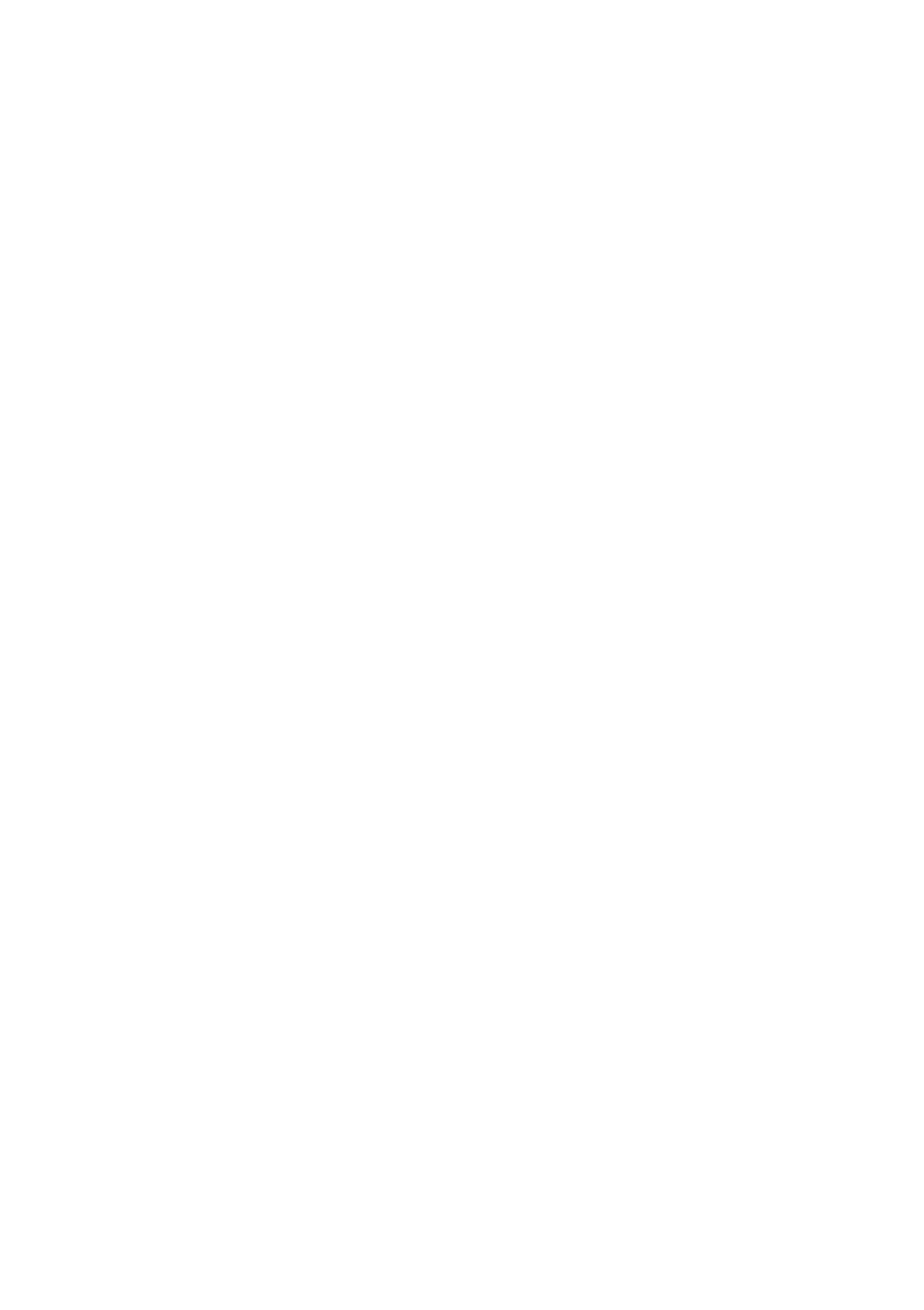For more than a month and a half now, I've had the urge to write again about solitary confinement, but I can't get started, I can't concentrate enough. Either my mind evaporates into nothingness like a little cloud, or it condenses into a kind of molasses so thick that it blocks everything in my brain and gives me a headache. Although the first one can be milder (like being drugged to the point of stupor and dazed), both situations bring a painful feeling. Indeed, to notice one's loss of intellectual capacity and to assist to one's own decrepitude are of a particular total violence. It is in this mental condition that I work on the elaboration of this text.

The will to make an update of the situation comes from the brutal observation of its aggravation. New symptoms appear while the old ones get worse and worse without being noticed. When you realize that you have completely forgotten that two of your friends (co-defendants) have been released (under judicial constraint), even though this was the only good news since you were locked up, it is a real shock. The brain starts seriously to derail. The problems of concentration, the difficulties in constructing one's thoughts, the daze, the loss of temporal reference points, the headaches, the dizziness, all these symptoms already stated previously, far from disappearing with time, have become amplified and generalized, they have become commonplace or normality. But to these we must add others. Before mentioning them, you have to understand something: every time a new symptom, a new pain appears, we tell ourselves that it is temporary, we wait for it to pass. But no! Each new ailment that appears is only a glimpse of what will become more and more present in the long term. These new "companions" are: The loss of memory, so out of it, without any exchange with people or any stimuli, things don't imprint anymore. The information from phone calls, visits, readings, goes in and out without leaving any trace or just a vague sensation of something impalpable. It's quite simple, if I don't immediately note down my sports and oppression schedules for the day, in the minute that follows, it's impossible to remember them…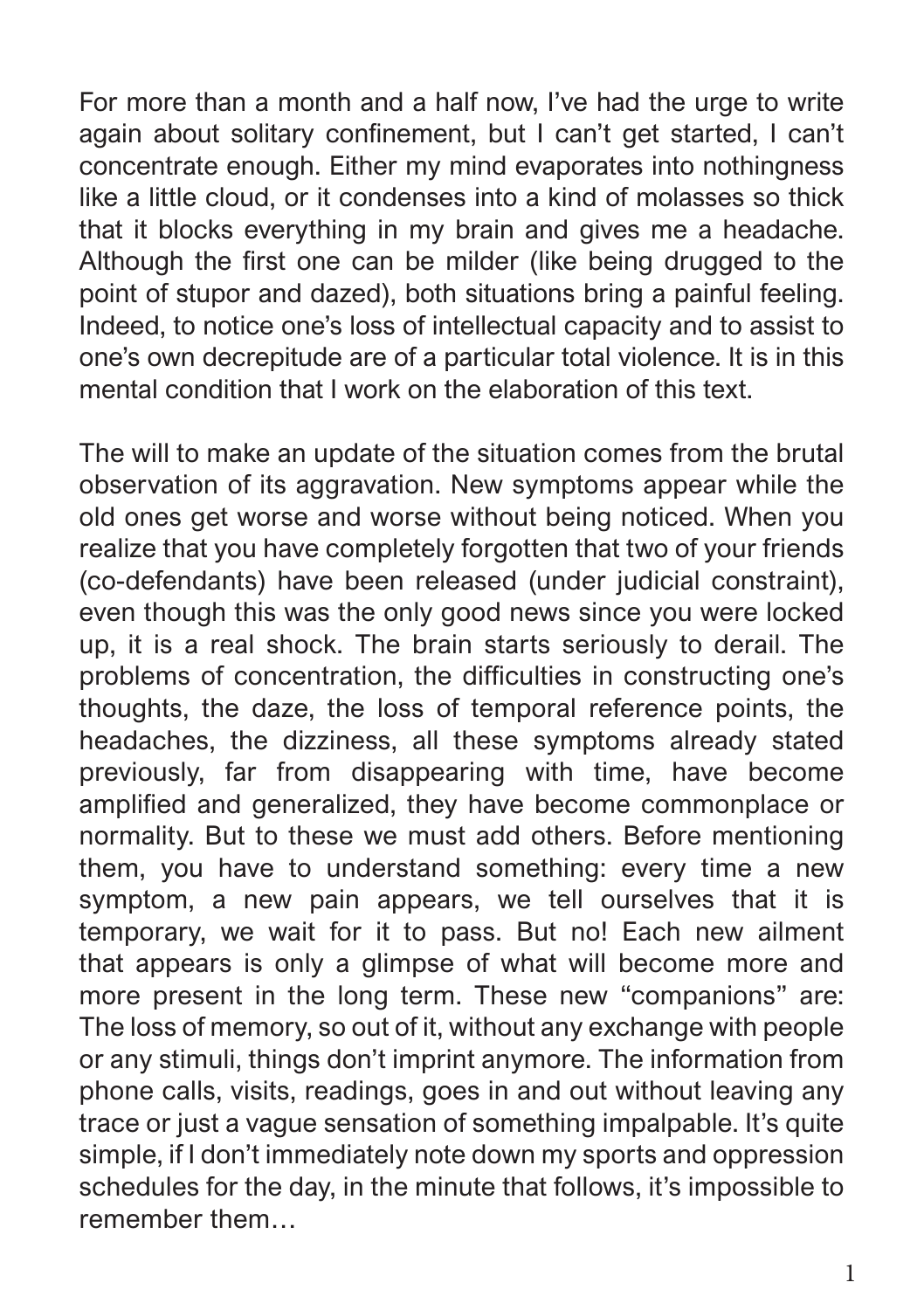In addition to this, there are visual problems: it is now impossible to see a straight, level floor. Floors tilt in all directions at the same time and never the same. One could have fun trying to guess which side a ball would go to if it was passed on the ground, none of the sides would be amazing. But then, they are forbidden, even the DIT... cunning!

Another most worrisome symptom is the strong chest pressure accompanied by a sharp pain in the heart, like a spike stuck in its core. The impression that the heart beats not faster, but stronger as if it wanted to leave the chest and a feeling of feverishness and this, even during the moments of relaxation, which are the tai-chi- -chuan sessions or meditation. This pain lasted a whole month in a permanent way, non stop before it went away, to return from time to time to visit me unexpectedly.

But also, the problem of access to one's own brain. It has become common, when someone brings up a subject or another, to know that you have knowledge about it but not to have access to it, the link to get there is broken, it doesn't connect. 404 error some would say... And fear creeps in, what if it wasn't the path that you couldn't find, what if it was your knowledge that was fraying and disappearing?

To all these things are added, as said above, the observation of this situation which in itself induces its share of psychological suffering.

But then what do we do? To worry, to ask to see a doctor? Yes, but in isolation it is very complicated to go to the medical wing. One can retort that a doctor comes twice a week in C4 (isolation area of the Bois d'Arcy penitentiary center). Yes, but in super speed, in the corridor with the guards, with no possibility of guaranteeing any semblance of medical secrecy and with just enough time to take three notes and give us some Doliprane, saying that here (in solitary confinement) it's conducive to headaches. Getting an appointment is not always easy, but it is even harder when you are taken there.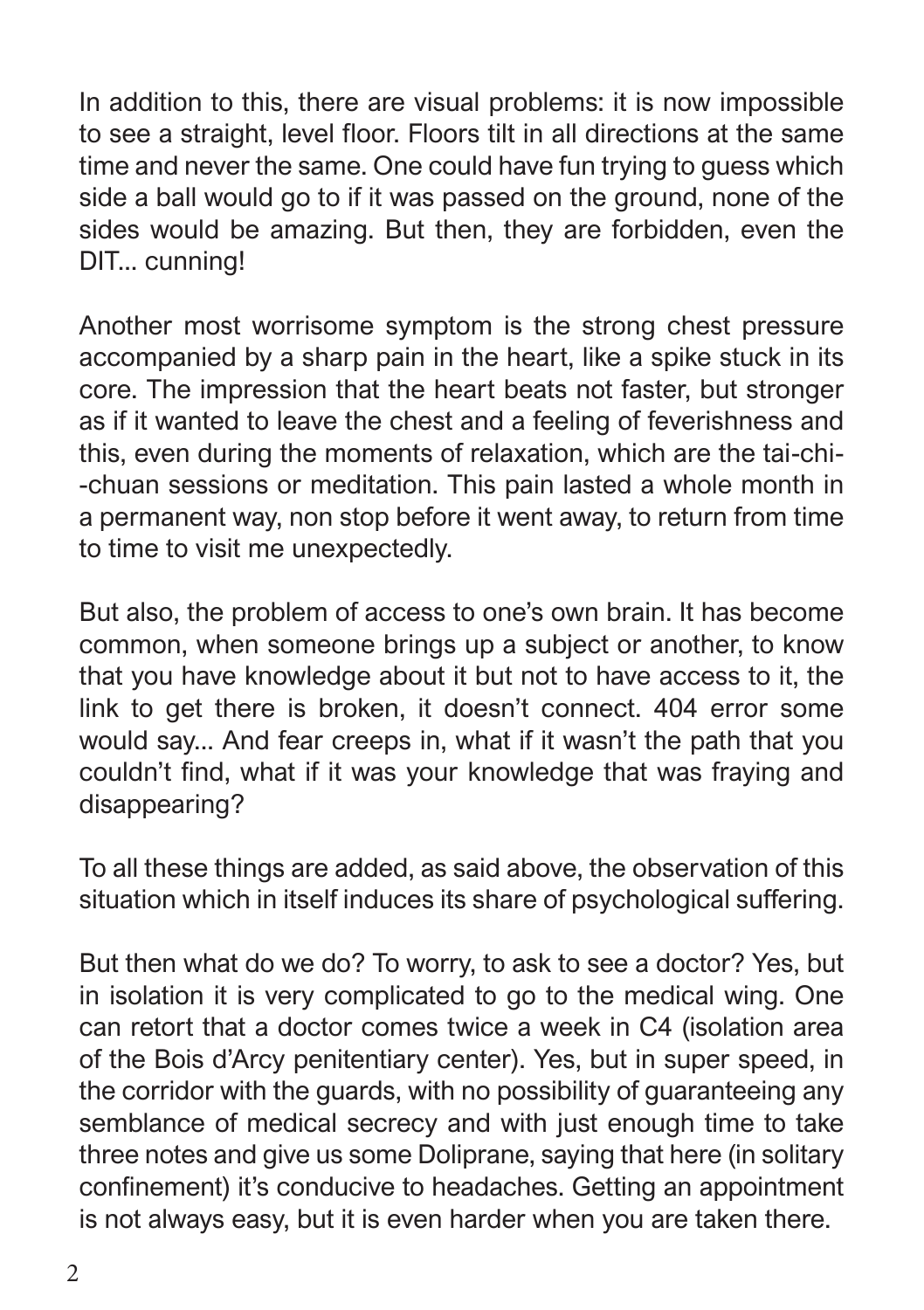## **Corridor poetry, for our cries in the wards**

*To write, to heal and reveal its evils,*

*don't forget to think so as not to end up in the dungeon.*

*Oh you prison, your heart of bricks leaves me marble,*

*I wait for your destruction to sit at the foot of a tree.*

*Ulcer I am, bleeding in your iron and cement entrails, dream of this day,*

*that those you call cancer of the system will puke.*

*Oh you freedom, I dream of you, sometimes I talk to you, I write your name in a whisper or in the depths of my cells, and I fantasize about approaching you, caressing you and kissing you.*

*I look out the window and my view is squared, horizon lost and badly framed.*

*Blackboard and erased paint, in a spirit of a concrete envelope.*

#### **Manu from Fresnes, August 2021**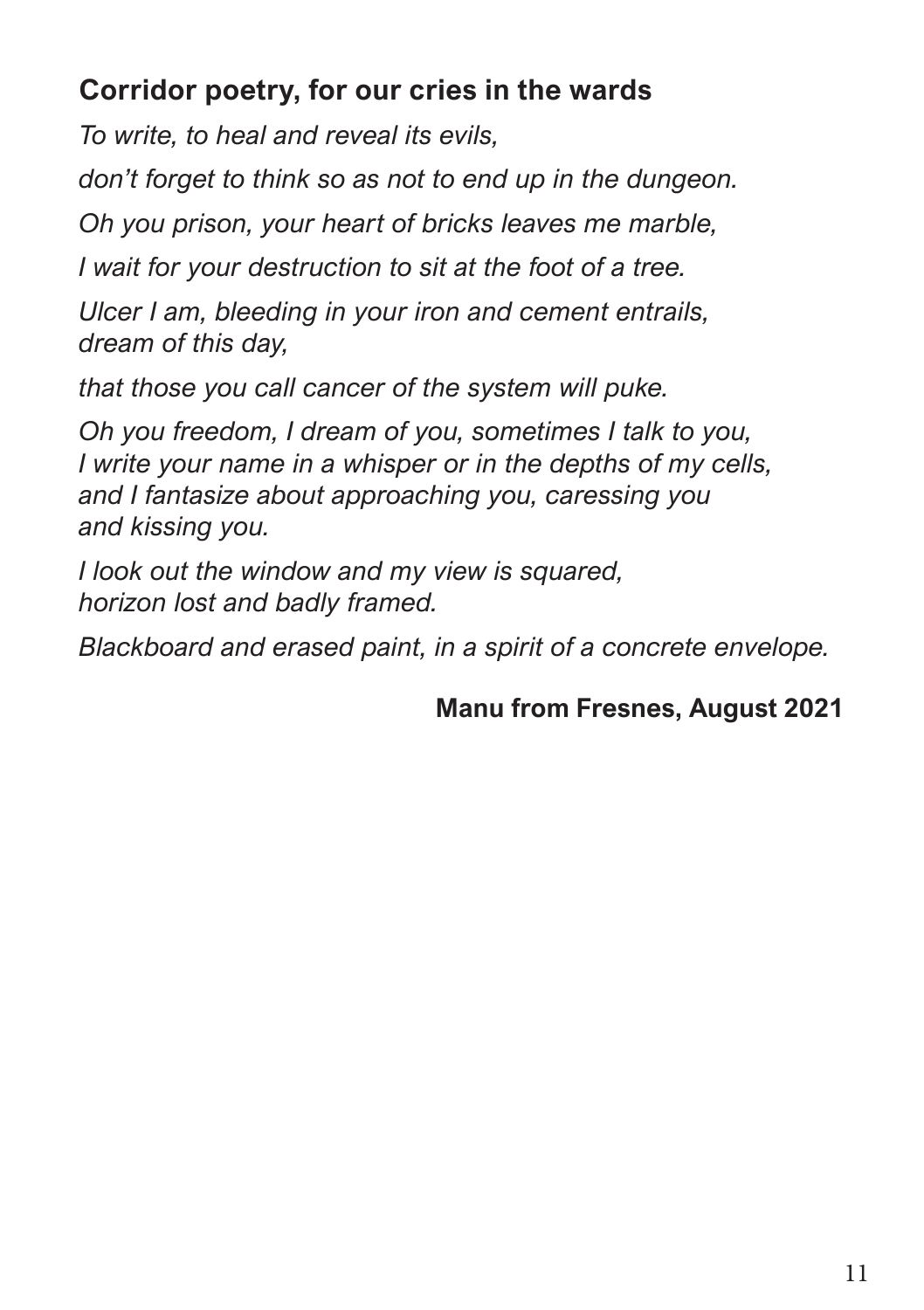*NB: the footnotes were added by the support committee*

 $(1)$  The situation is still the same in October 2021

 $(2)$  During the hearing of renewal of the isolation after 6 months it is asked to the doctor to provide a medical opinion, as well as to the SPIP to provide an opinion on the behavior.

(3) See letter of April 2021 published in l'envolée N°53 and on the blog soutien812.net

https://soutienauxinculpeesdu8decembre.noblogs.org/ files/2021/10/cellule-2-1024×392.jpg

(4) From now on and following changes in the functioning of the prison, our friend must ask for authorizations for each book or CD that is deposited in the parcel and which must be inspected by the chief of the detention.

### **Drawing and small text escaped from inside the two other accused in detention…**



*- In the prison cell of Fleury Mérogis*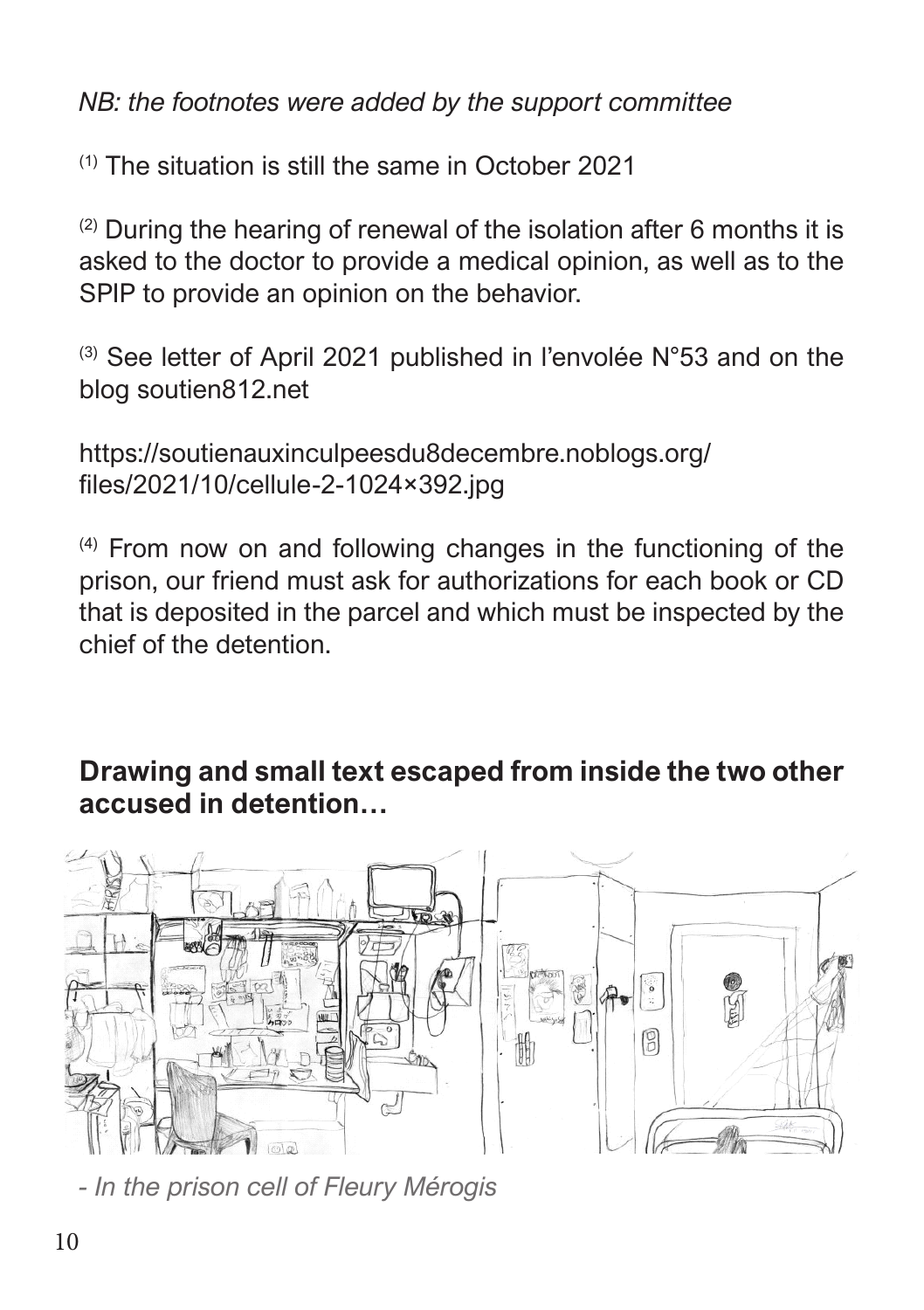In order to leave the C4, the entire detention area must be blocked off, which hinders the functioning of the prison. When moving, everything must be closed and inaccessible, even to the sight, it must be a certainty to be able neither to see nor to be seen by another prisoner. The fact that they have to be accompanied by an officer and a supervisor during the whole journey and the time of the appointment complicates the logistics of their day and requires more staff. It is therefore simply easier to leave the inmate to his or her hope, which runs out to the rhythm of the minutes on his or her watch, until the moment when he or she realizes that he or she will not be going to the long-awaited appointment.

For my part, twice my dental appointment was postponed because I was not taken there while the dentist and myself were both waiting. Since the beginning of February I asked to be followed by a psychologist, but at the end of June  $(1)$ , still nothing on the horizon. My appointment with a general practitioner took place after a month of repeated requests, but mostly thanks to the intervention of my lawyers.

The doctor told me orally that what I was complaining about was caused by the condition of isolation, that it was normal in this situation and that it would pass when I got out, without giving me a medical certificate to that effect  $(2)$ . It's as if they don't take into account the serious physical and mental damages, as if they were saying to me "you suffer, we don't care, it's not serious". Well, if it's serious and even if it would pass when I get out, no, it's not normal to undergo that. Not to make a medical certificate is to participate in the existence of these facts, to become an accomplice of the torture undergone. What is interesting to see is that being in isolation creates psychological and physical disorders that cannot be properly monitored because of the fact that one is in isolation. It's the snake that bites its own tail, the infernal spiral. It is such a nonsense that it is difficult to believe that it is an accident.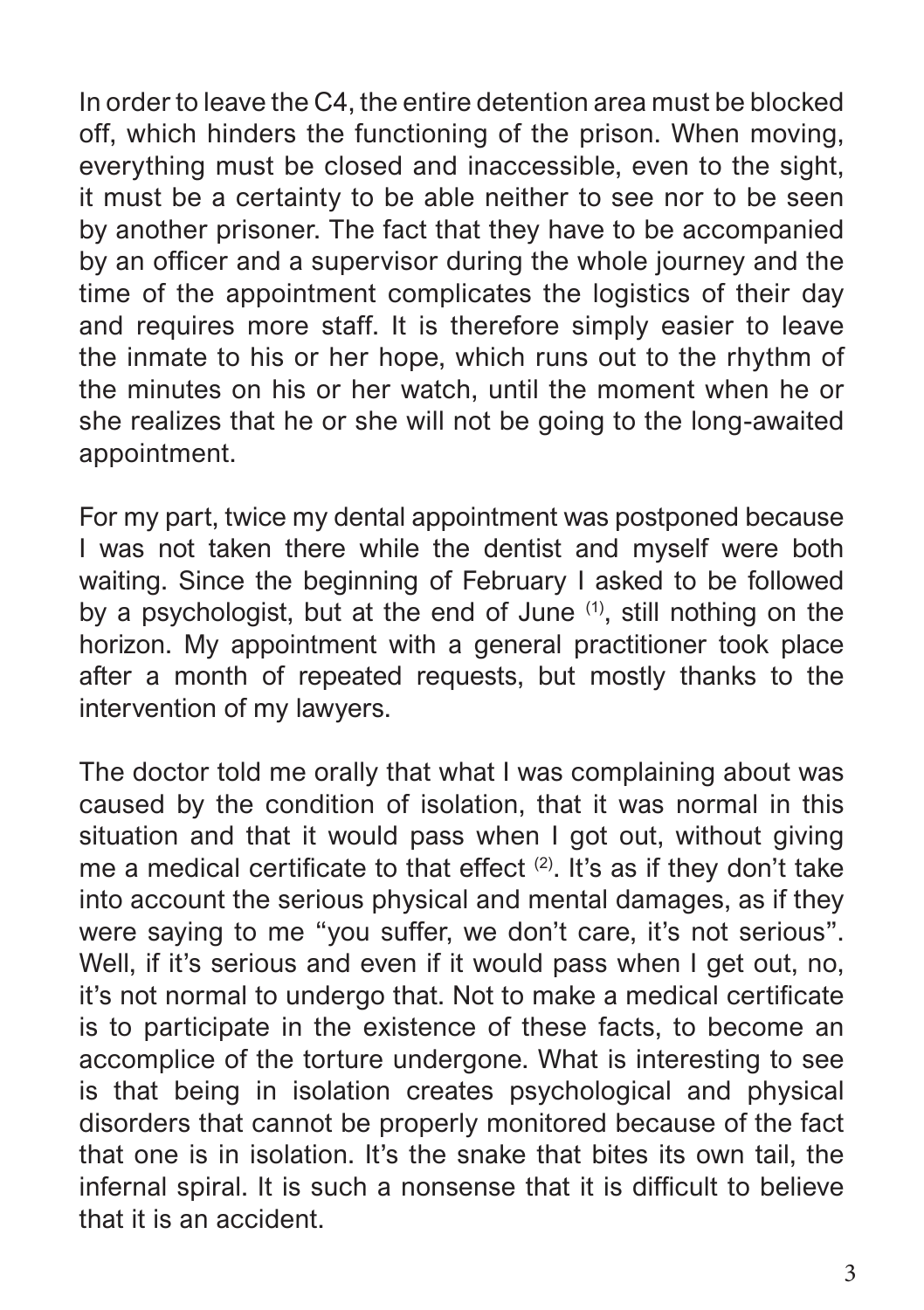Now a "system" has been put in place that is supposed to ensure that I can get to my appointments, it remains to be seen how this will work out as the opportunity has not yet presented itself to put it into practice.

This is a luxury obtained from the fact that I am no slacker about my rights, or as the management would say: "demanding about my detention conditions". But here the respect of the rights of the detainees is to be scratched, it does not apply automatically and appealing to common sense with courtesy so that it exists, is like urinating in a violin. The vegetarian diet, more or less effective, was only effective after I quoted the articles of the law and threatened to call in my lawyers. The problem of the hi-fi and the medical appointments, likewise: "lawyers"! So there you have it, for the "what do you say?" that we tell our kids, here it's not "thank you" or "please" but "lawyer! Although not surprising, it is distressing to see that the prison administration (PA) imposes an antagonistic relationship, that everything must be managed from the perspective of a power struggle.

I know that I am privileged in this respect, I have two lawyers who are determined to see that my rights are respected. An enormous luxury that I suppose few here can boast of. I am also privileged to have some command of the French language and its reading and writing in order to be able to clearly express my claims and to be able to justify their legitimacy. Because although one can make claims to the supervisors for certain things, the official and only recognized protocol is the written word. I don't dare to imagine the ordeal for those who don't speak the language or who have difficulties with its written practice and who obviously cannot, in isolation, ask for a helping hand from a fellow inmate. The PA being, as its name implies, an administration with all that that implies, patience acquired over time is not the least of the qualities, just like the capacity to adapt to this protocol system. I wonder how a person who is not supported by a lawyer, who does not master the language well, can make his rights heard and not lose patience.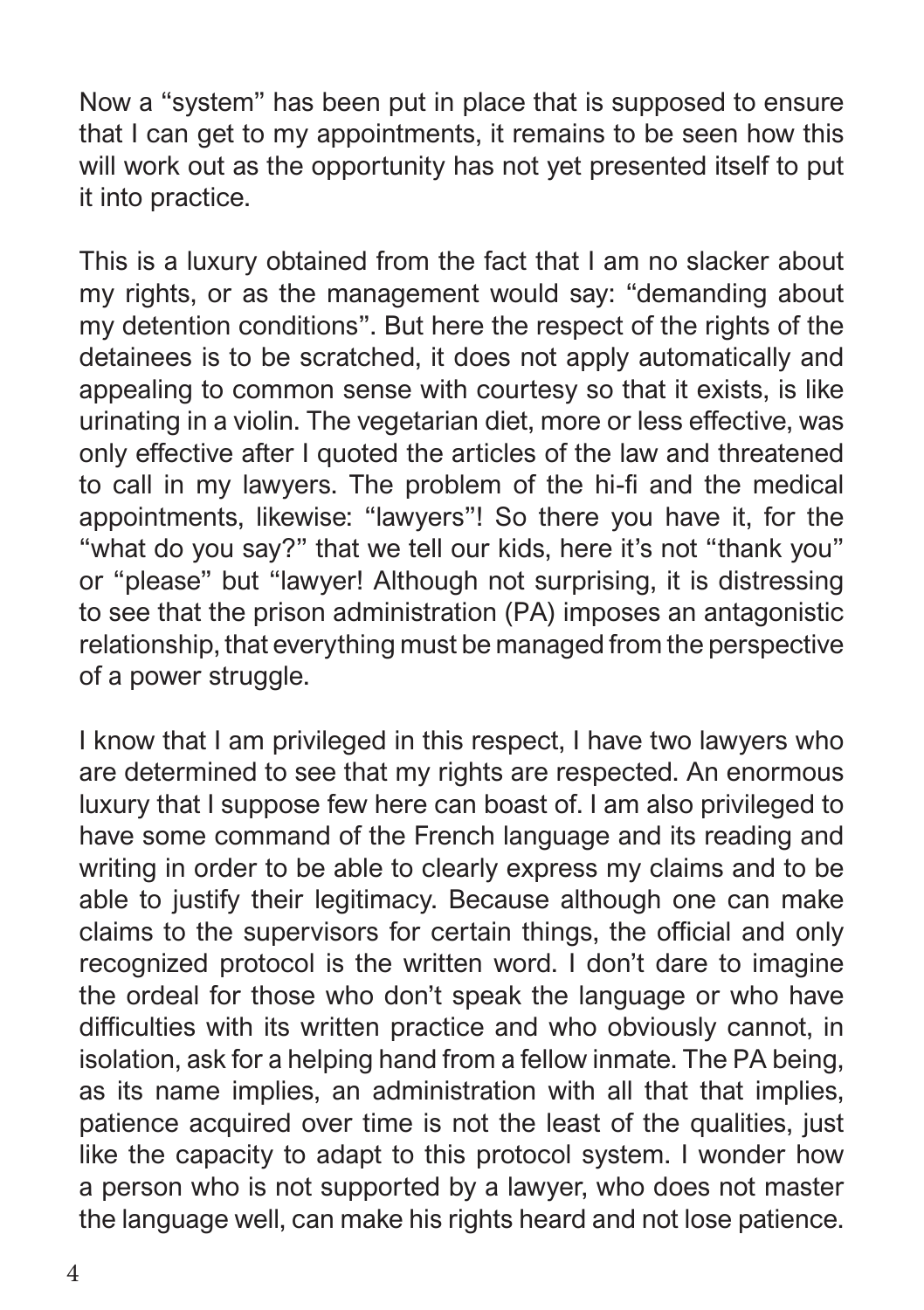#### **Notes:**

This text is not intended to explain how prisons work, nor does it claim to be representative of what life is like in solitary confinement. It does not pretend to theorize the official and unofficial mechanisms, the repressive "tools" used to break or reduce the determination of the prisoners, some have already done so with great brilliance. This text has value only for what it is: a testimony of a particular person, at a particular time, in a particular place, no more and no less.

I hope that the part about mastering the French language, reading, and writing doesn't sound pretentious, like "I can talk too well"; that's not the point. The idea is that if you don't speak French or if you have trouble reading and writing, then you're in trouble when it comes to claiming your rights! Is that clear or did I screw up? Do I have to do it again?

Yesterday my mother was refused to drop off books and CDs, supposedly because she didn't have the authorization. a beginner's mistake? Indirect punishment? a lot of problems with the parcels during the whole summer, which I hope will be solved soon. <sup>(4)</sup>

Today, on September 6th and after several requests, a medical certificate with only memory loss and chest pain written on it was delivered and still no psychologist.

**Libre Flot**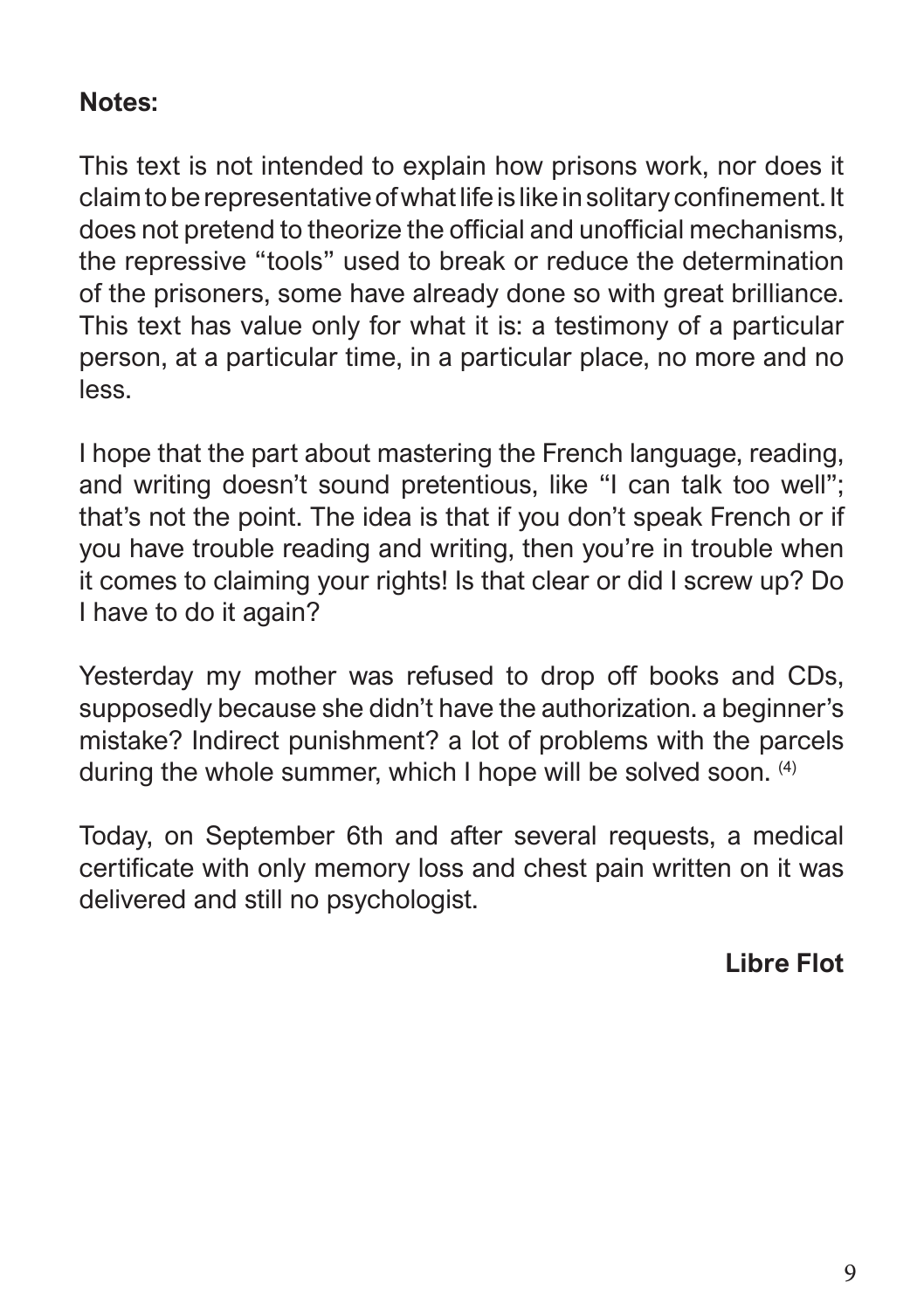Staying on my situation and my isolation, it is "amusing" to note the non-compliance of the PA with their laws. The circular of April 14, 2011 stipulates, in short, that one cannot be placed in isolation for the facts that one is accused of (or for which someone has been convicted). The reason must be a so-called "inappropriate" or "dangerous" behavior. In spite of this, the management of the prison imposed on me for six months and obtained the extension of the isolation by saying very clearly that it was based only on the reproached facts and that it recognized that my behavior did not pose any problem. So, without any embarrassment, a person's rights are violated and the so-called "white torture" is applied to him... Quiet!

Hold on because there is no choice, hold on because of respect for oneself and for one's family, hold on thanks to the support of one's relatives: family, friends, comrades. Thank you to them for this unfailing support. Thank you also to the ones I don't know and who honored me with theirs.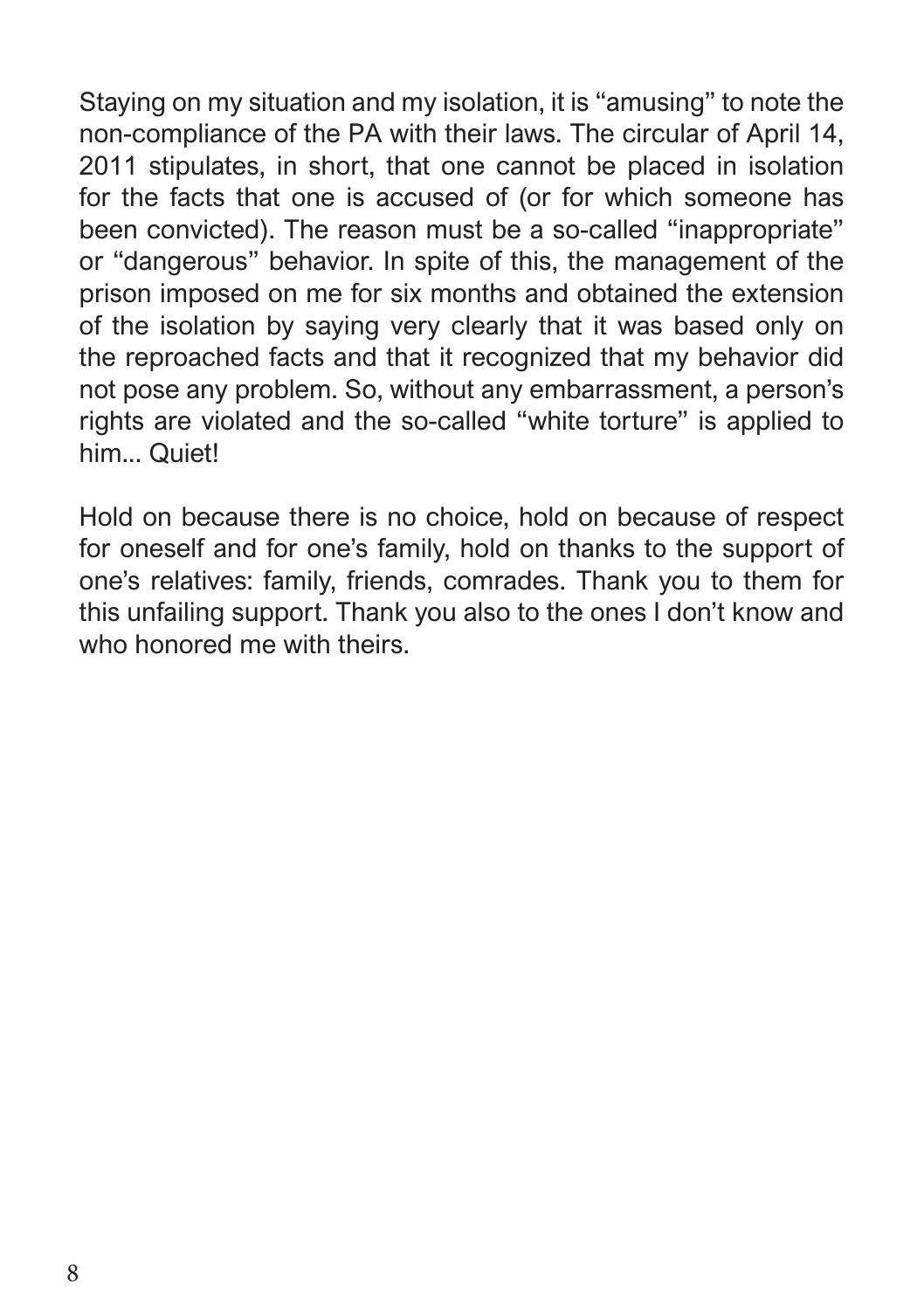And if there is a loss of patience, in case of violation of rights, how does it end? What drifts and what consequences? Don't we already know?

Morale evolves in a seesaw fashion with moments of quasi-euphoria (which is not necessarily reassuring) until demoralization and total demotivation, and this without anything having happened and without anything justifying these mood swings. The psychological situation is unstable, I rejoice when everything goes "well", while dreading the low point that relentlessly looms. In addition to the relatives who are struggling to offer me a weekly visit, my best support is the sun (although it is beginning to transform the prison into a furnace). I'm still in awe of how much the weather affects my mental state (weather: low along the coast but hot inland...)

To hold on I don't look to the future, I don't imagine anything positive for the fear of being disappointed and suffering an emotional elevator. No hope, no disappointment. So I don't project myself and live from day to day, tirelessly repeating my routine. a rigorous routine between physical maintenance, intellectual development and psychological appeasement giving me a framework, a grip on myself. Self-discipline is the only thing that remains when nothing else does. Another technique to keep smiling is to lie shamelessly about your situation. a slight difference in the new cell? Wow! It's so great. Industrial food? Cool! If you add turmeric, salt, ras-elhanout, curry, herbes de Provence, cumin and harissa, it's my favorite meal! Is the water in the shower hot? It is relaxing! Is it cold? It is invigorating. Don't see the glass as half empty but as two-thirds full...

Then I miss (or not) the confettis and the spangles when the close relations deposit a CD, a too interesting book, a manual of tai-chichuan or of language well chiadé... Pîroz be!

By changing cell, we realize how much we have to relearn the sounds. Unconsciously, we integrate all the sounds of the corridor.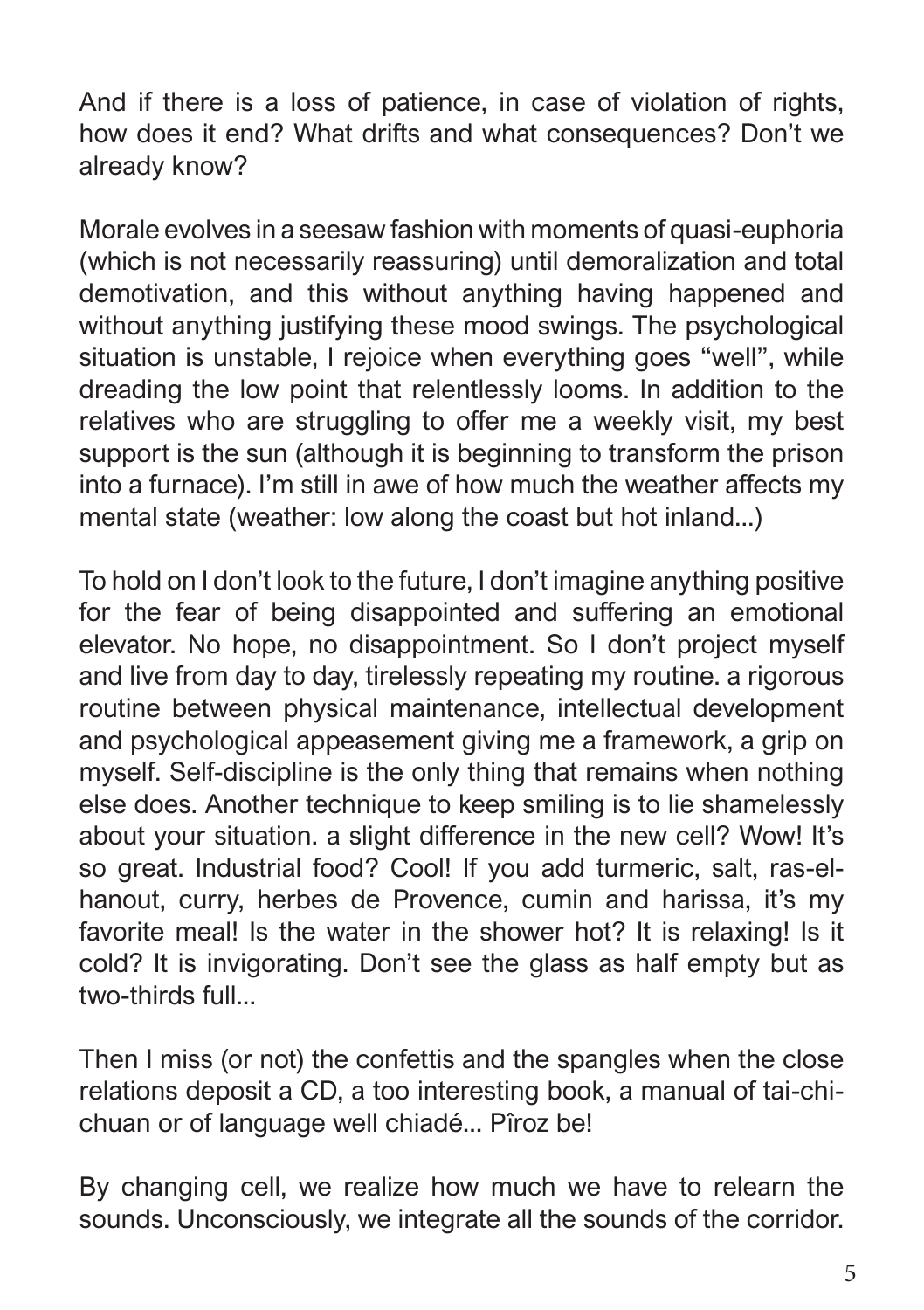Following the resonance of footsteps, the echoes of voices, the rolling of carts, the sliding of eyelets, the jingling of keys, the beeps of the security gate, the opening and closing of doors, you can guess what is going on. It is then possible to anticipate the moment when the guards arrive at the door. This may seem trivial, but in my opinion, it is very important not to be surprised. Not to be surprised means to anticipate the ultra-sharp and brutal sound of the latches and locks. To be surprised by this sound makes you jump, gives a jolt to your heart, a rise of stress and this without reason, it is biological, animal I would say. I have the image in my mind of the doe or the gazelle on the lookout, ears attentive so as not to fall victim to predation. Although I am aware that nothing justifies such a feeling and that, personally, I have no aggressive behavior or abuse to deplore from the supervisors. I can't help it, as a vital duty, a survival instinct, to be always ready, to be always on the alert. Like a way to take possession of one's territory, to control one's space! This is surely due to the fact that although our relations are courteous, they will never be friendly and the supervisors will always be only links in the chain of my oppression.

Last time <sup>(3)</sup>, I didn't mention the eyelets that allow you to look at the inmates through the door. In the meantime, they have added grilles here too... As if there weren't enough of them already... This doesn't allow us to be observed without our knowing it, because as we hear, it only serves to isolate human beings even more. Where once there was an eye (a rather disturbing and even cosmic image, by the way) there is nothing left. No more visual link between oneself and the "eye", only sound (soon nothing), another small step towards the dehumanization of the prison environment. These controls are carried out every two hours, day and night. During the day, it is necessary to give a sign of life, otherwise it knocks at the door, therefore to wake up if it is the moment of siesta. At night, the control is inevitably accompanied by the switching on of the lights (of a longer duration according to its author.ice). On nights when I sleep very well, I am only woken up once, otherwise...